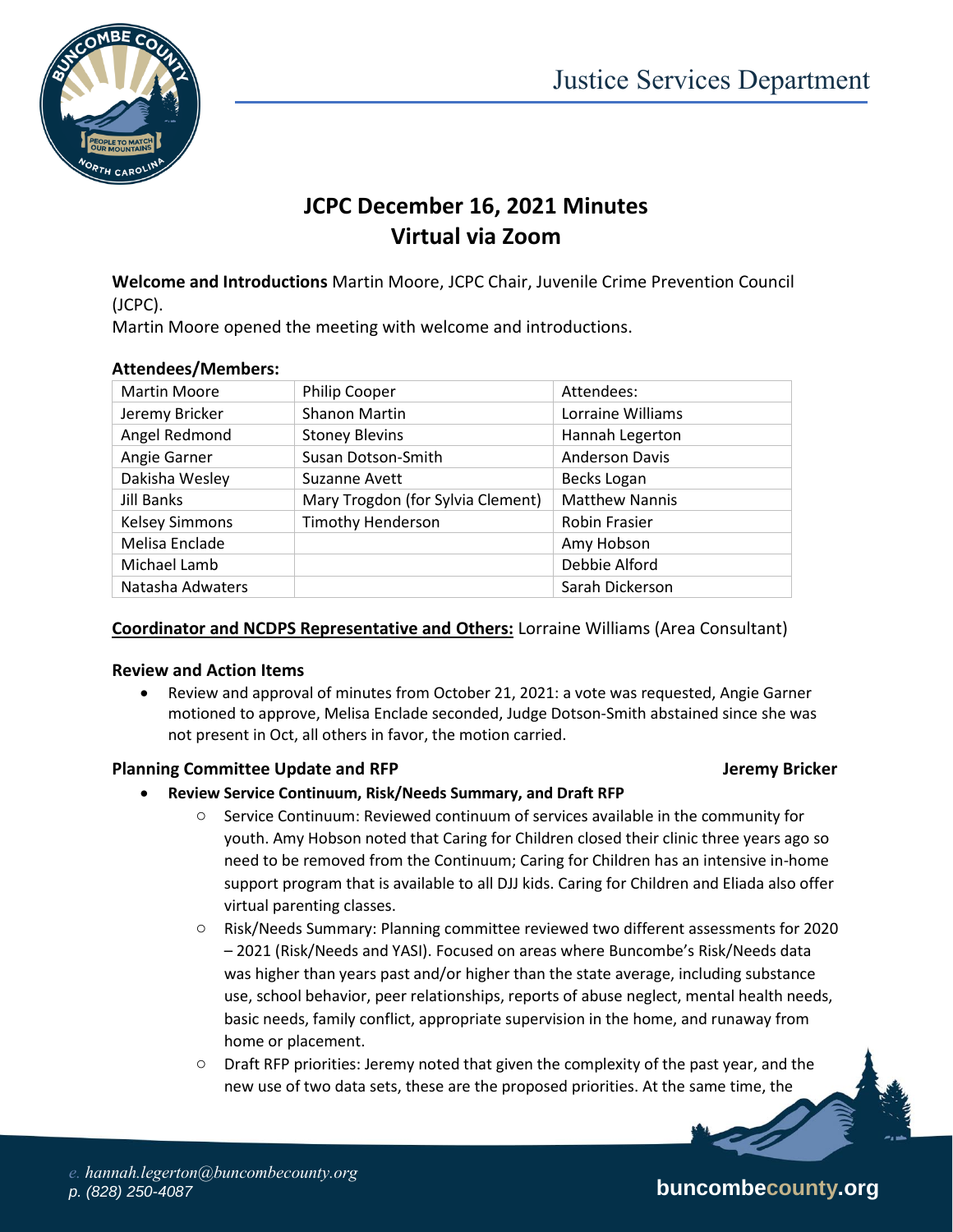

Planning Committee is recommending that the JCPC and the Allocations Committee use discernment while interpreting these priorities. Proposed priorities for FY2022 – 2023:

- Priority 1: Restitution/Community Service; Priority 2: Services Addressing Problem Sexual Behavior; Priority 3: Teen Court/Restorative Services; Priority 4: Substance Use Services; Priority 5: Runaway Shelter; Priority 6: Parent / Family Skill Building; Priority 7: Vocational Skills; Priority 8: Interpersonal or Experiential Skills; Priority 9: Structured Day / Tutoring/Academic Enhancement / Mentoring
- $\circ$  The question was raised whether the risk/needs or YASI data was available by race and ethnicity; it was confirmed that race/ethnicity data is captured in the state system but is not currently reported in disaggregated form. NCDPS is doing Racial Ethnic Disparities (RED) training across the state; trainers are available to provide local trainings if the JCPC were interested.
- o Further discussion included:
	- **The importance of strengthening families through parent-family skill building** and providing support for school behavior.
	- JCPC funding needing to prioritize needs, resources, and services specific to court-referred youth first, and then youth at-risk of court involvement second.
	- Whether to restructure use of priorities this year.
	- Whether JCPCs can use public-private partnerships to expand funding available for prevention; it was reported that some counties do have additional funds from private community foundations.
	- It was noted that many programs do address multiple priorities beyond their top priority listed.
	- The question was raised of whether to keep the ranking system this year, given the Planning Committee's recommendation to interpret the priorities with discretion based on the complexity of the year with two data sets. There was discussion about the potential to wait to vote on priorities based on concerns being discussed.

Further discussion, question and clarification regarding this took place.

#### **Voting on Risk/Needs Summary**

- $\circ$  Suzanne Avett motioned to accept the priorities as written and the Risk/Needs Assessment Summary; Shanon Martin seconded. There was a proposal to accept the priorities without ordering them based on all the considerations raised this year; given the motion on the table it was recommended that if members thought more discussion was merited with the priority list, then for members to vote in the negative on the current motion. Further discussion about how much discretion the Allocations Committee may use when assessing the priority order.
- $\circ$  A vote was called on the motion to accept the priorities as written; 10 voted to in favor, 5 voted against, Mary Trogdon abstained as she was operating as Sylvia Clement's designee.